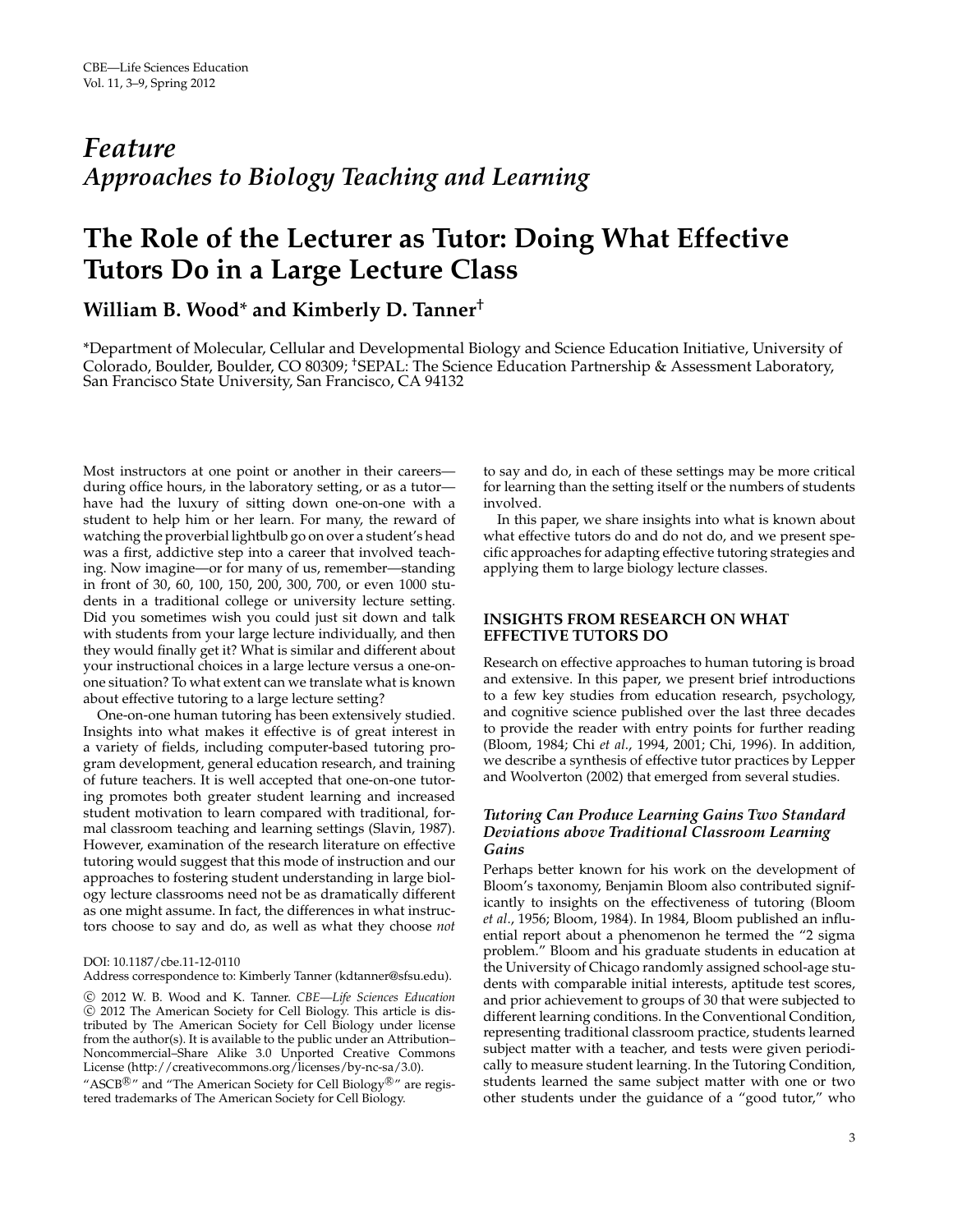used periodic formative tests to measure student learning but no other particular practices.

Strikingly, the Tutoring Condition produced student learning gains that were typically two standard deviations above the Conventional Condition, as measured by subject matter tests (Bloom, 1984). In the Tutoring Condition, moreover, there was a lower correlation of students' prior aptitude test scores and their final achievement scores, indicating that students of all aptitude levels had the potential to reach higher levels of learning. In presenting these results, Bloom and his students posed the challenge of finding "methods of group instruction as effective as one-to-one tutoring" (Bloom, 1984).

# *Tutoring Is Effective When Students Engage in Self-Explanation*

In hundreds of subsequent studies, researchers have sought to learn what specific tutor and tutee behaviors contribute to effective tutoring and Bloom's 2 sigma effect. In a series of studies in the 1990s, cognitive psychologist Michelene Chi and colleagues discovered one key aspect of how effective tutoring improves student understanding: It elicits student self-explanations (Chi *et al*., 1994; Chi, 1996). In their study, two groups of middle school students were asked to read an expository text passage about the human circulatory system. The first group of students was instructed simply to read the text twice. The second group was explicitly prompted to read each line of the passage and then explain to themselves the meaning of the text before proceeding to the next line, and to repeat this for each line of text. All students participated in pre- and posttests to measure their understanding of the circulatory system before and after the reading exercise.

Analyses of learning gains demonstrated that students who were prompted to engage in systematic self-explanation scored significantly higher than those in the unprompted condition, especially on higher-order assessment questions. Moreover, students who engaged in more extensive selfexplaining showed greater learning gains than those who engaged in less. The immediate implication for effective tutoring practices is that student talk is key and that studentgenerated self-explanations appear to have significant positive effects on learning (Chi *et al*., 1994). Further studies by many research groups have examined how tutor questioning, probing, and scaffolding can drive student talking and, in turn, produce similar outcomes (e.g., Graesser *et al.*, 1995; Chi, 1996).

# *Tutoring Is Equally, If Not More, Effective When Tutor Talk Is Suppressed*

Chi and colleagues more recently published a detailed observational study to determine the relative effectiveness of three tutoring strategies: 1) a tutor-centered approach, 2) a student-centered approach, and 3) a tutor–student interaction approach (Chi *et al*., 2001). College students with expertise in the area of the human circulatory system were observed as they tutored middle school students one-on-one about this topic. The middle school students were pre- and posttested on their understanding using a range of assessment questions from lower to higher cognitive levels. In addition, the behaviors and statements of both tutors and students were recorded and analyzed in detail. The authors found evidence that each of the three approaches could be effective, but one finding in particular was striking. In examining the tutor-centered approach, the researchers discovered that student assessment evidence suggested only shallow learning resulted when tutor explanations dominated the tutoring session.

Intrigued by the potentially neutral or perhaps even negative role of tutor explanations in student learning, the researchers conducted an additional investigation using the same tutors who participated in the original study, interacting with a new set of students on the same ideas about the human circulatory system. In this second study, however, tutors were explicitly instructed to "suppress giving explanations, feedback, and other extra information" and instead were asked to attempt to invite dialogue with students from a list of suggested prompts that were content-free (e.g., "Could you clarify?," "Why?," "How?," "Any thoughts on that?"). Analyses of transcriptions confirmed that tutors did indeed change their behavior patterns from their original "explaining" to a more "prompting" stance.

Strikingly, assessment of student learning demonstrated overall student learning gains similar to those in the previous study, with *increased* student performance on higher-order postassessment questions. Chi and colleagues concluded that "surprisingly, students learned just as effectively even when tutors were suppressed from giving explanations and feedback."

## **SEVEN KEY CHARACTERISTICS OF EFFECTIVE TUTORS: THE INSPIRE MODEL**

What makes some tutors more effective than others? When Lepper, Woolverton, and their colleagues studied a group of experienced tutors in primary and secondary school mathematics, they discovered that the most effective in terms of student learning employed a characteristic set of approaches and strategies (reviewed in Lepper and Wolverton, 2002). A key finding was that these strategies focused not only on the tutees' cognitive progress, but also on their motivational and affective states. The researchers identified seven characteristics of the most successful tutors, which they identified by descriptors that spell out the acronym INSPIRE (Table 1). While some of these characteristics seem intuitively obvious, others are less so.

## *Intelligent*

Not surprisingly, the best tutors had a superb command of their subject matter (content knowledge), allowing them to draw on appropriate information for whatever problems might arise in the tutorial situation. In addition, however, they possessed considerable knowledge and intuitive understanding of how students learn and how best to teach them (pedagogical content knowledge). This knowledge was not simply general, but also content-specific, so that they understood, for example, why tutees might perceive certain problems to be more difficult and others to be simpler than in reality they were. Interestingly, although the best tutors all had some educational training, none had been specifically trained in one-on-one tutoring.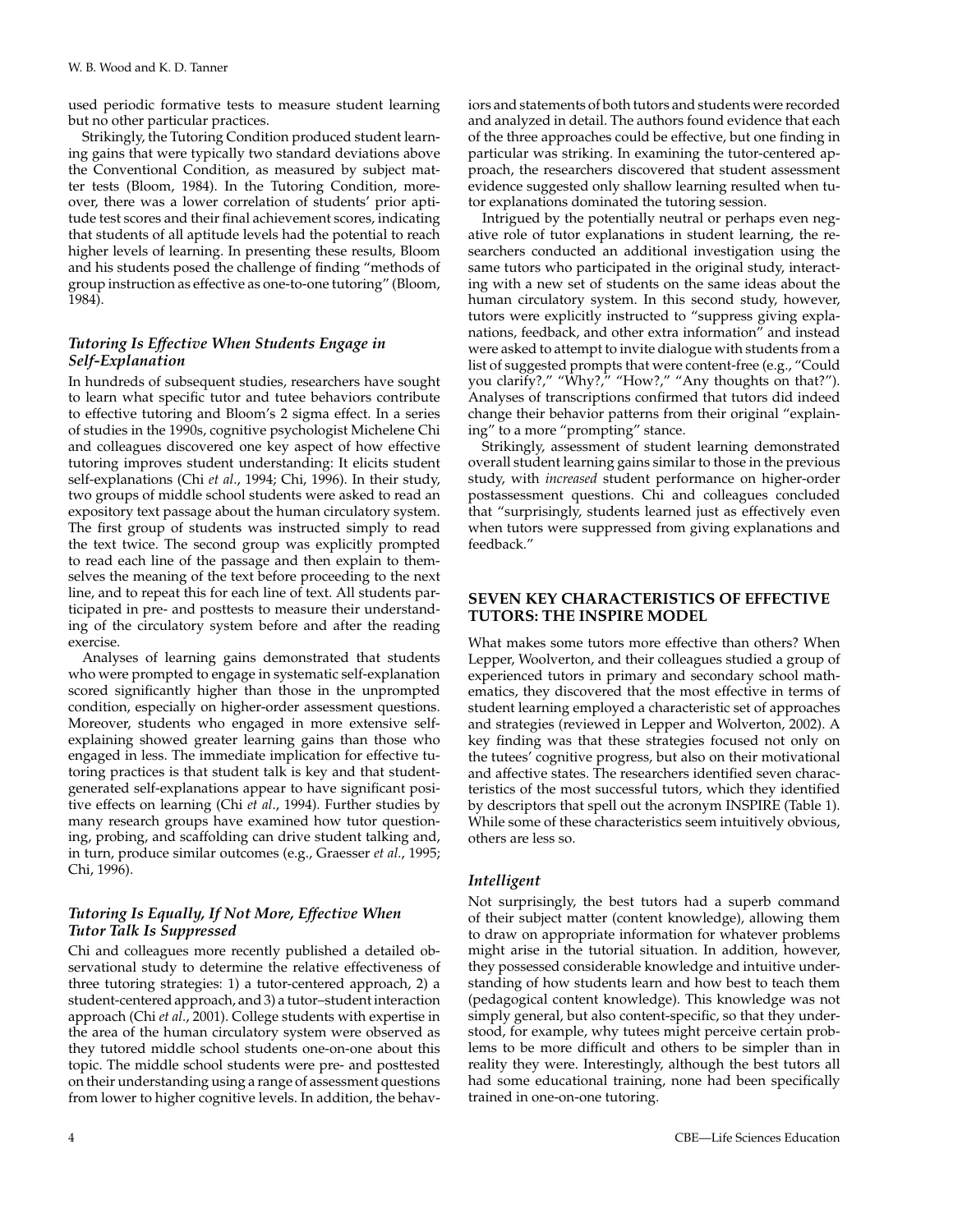| Table 1. The INSPIRE model of expert tutoring and results for tutees                                                                                |                                                                                   |
|-----------------------------------------------------------------------------------------------------------------------------------------------------|-----------------------------------------------------------------------------------|
| Characteristics and behaviors of expert tutors                                                                                                      | Results for tutees                                                                |
| Intelligent: Superior content as well as pedagogical content knowledge                                                                              | Difficulty of questions optimally matched to students' levels<br>of understanding |
| Nurturant: Establish and maintain personal rapport and empathy with<br>students                                                                     | Feeling accepted, supported, and free to explain their thinking                   |
| Socratic: Provide almost no facts, solutions, or explanations, but elicit<br>these from tutees by questioning                                       | Constantly thinking, doing, and responding                                        |
| Progressive: Move from easier to progressively more challenging<br>cycles of diagnosis, prompting toward a solution, and posing of a<br>new problem | Moving in small steps to higher competency through<br>deliberate practice         |
| Indirect: Provide both negative and positive feedback by implication;<br>praise solutions, not the student                                          | Working in a nonjudgmental atmosphere                                             |
| Reflective: Ask students to articulate their thinking, explain their<br>reasoning, and generalize to other contexts                                 | Gaining insight into their own thinking through<br>metacognitive reflection       |
| Encouraging: Use strategies to motivate students and bolster their<br>confidence (self-efficacy)                                                    | Experiencing productive learning and gaining confidence in<br>their abilities     |

#### *Nurturant*

Also not surprisingly, the best tutors were skillful at establishing rapport with tutees and empathizing with students' struggles to solve challenging problems. These tutors were caring, attentive to their students' level of motivation or frustration, and supportive of tutees' efforts. Effective tutors projected confidence in the ability of their charges to succeed. In addition, the best tutors often began their sessions on a personal note, asking students about aspects of their personal lives, not just the subject at hand.

#### *Socratic*

More surprising, but consistent with Chi's results above, was the authors' finding that the best tutors told their tutees almost nothing! They offered little factual information and did not explain the solutions to problems their students had difficulty solving. Instead, they proceeded by continual prompting and probing, trying to elicit appropriate approaches to the problem at hand. In transcripts of their sessions, greater than 90% of their remarks were questions. Tutees, on the other hand, rather than listening to explanations, spent most of their time responding to questions that led them toward the desired understanding. When tutees became stuck, these tutors provided not answers, but only hints, which were at first general and became more specific only as a last resort. In the process, these tutors were alert for "productive" errors of thinking that could be explored in further questioning for the tutee's benefit.

#### *Progressive*

Using carefully chosen diagnostic problems at the outset of a session, the best tutors quickly gained an accurate picture of a tutee's level of understanding or misunderstanding. They then proceeded progressively to more challenging work in a predictable routine: posing a new problem, diagnosing the difficulties, providing leading questions and hints until a solution was reached, and then moving on to a more difficult problem. In so doing, they engaged tutees in what educators call "deliberate practice," repeating the problem-solving process many times in the course of a session.

#### *Indirect*

The best tutors never criticized tutees or their mistakes directly. They drew attention to errors by implication and through subsequent questioning, so that tutees themselves had to reconsider and change their ideas. Interestingly, these tutors also used a similar indirect approach in giving positive feedback, praising good solutions but not the tutees personally, and thus avoiding a judgmental atmosphere. In these ways, effective tutors constructed tutee-centered situations, dominated by student self-analysis, as opposed to tutor-centered situations, in which feedback, positive or negative, came from the tutor.

#### *Reflective*

In the course of problem solving, effective tutors frequently asked tutees to articulate what they were doing and learning, to explain how they approached and solved a problem, and to generalize their understanding to other contexts and situations from the real world of the tutees. This process of reflection on the learner's own thinking, which educators call metacognition, is known to be a crucial component of how people learn (National Research Council [NRC], 1999).

#### *Encouraging*

Effective tutors used several strategies to motivate and encourage their tutees: piquing their curiosity with problems relevant to their lives, allowing them some control of the tutorial session, confronting them with problems that were challenging but soluble with effort, and providing frequent, indirect, positive feedback. In the process, these tutors were able to build tutees' confidence in their own abilities.

#### **TRANSLATING EFFECTIVE TUTORING STRATEGIES TO THE LARGE LECTURE SETTING**

Why should expert tutoring be so much more successful in promoting student learning than traditional classroom instruction? Although Bloom (1984), Chi *et al.*, (1994, 2001), and Lepper and Woolverton (2002) were working with younger students, it is common experience at the undergraduate level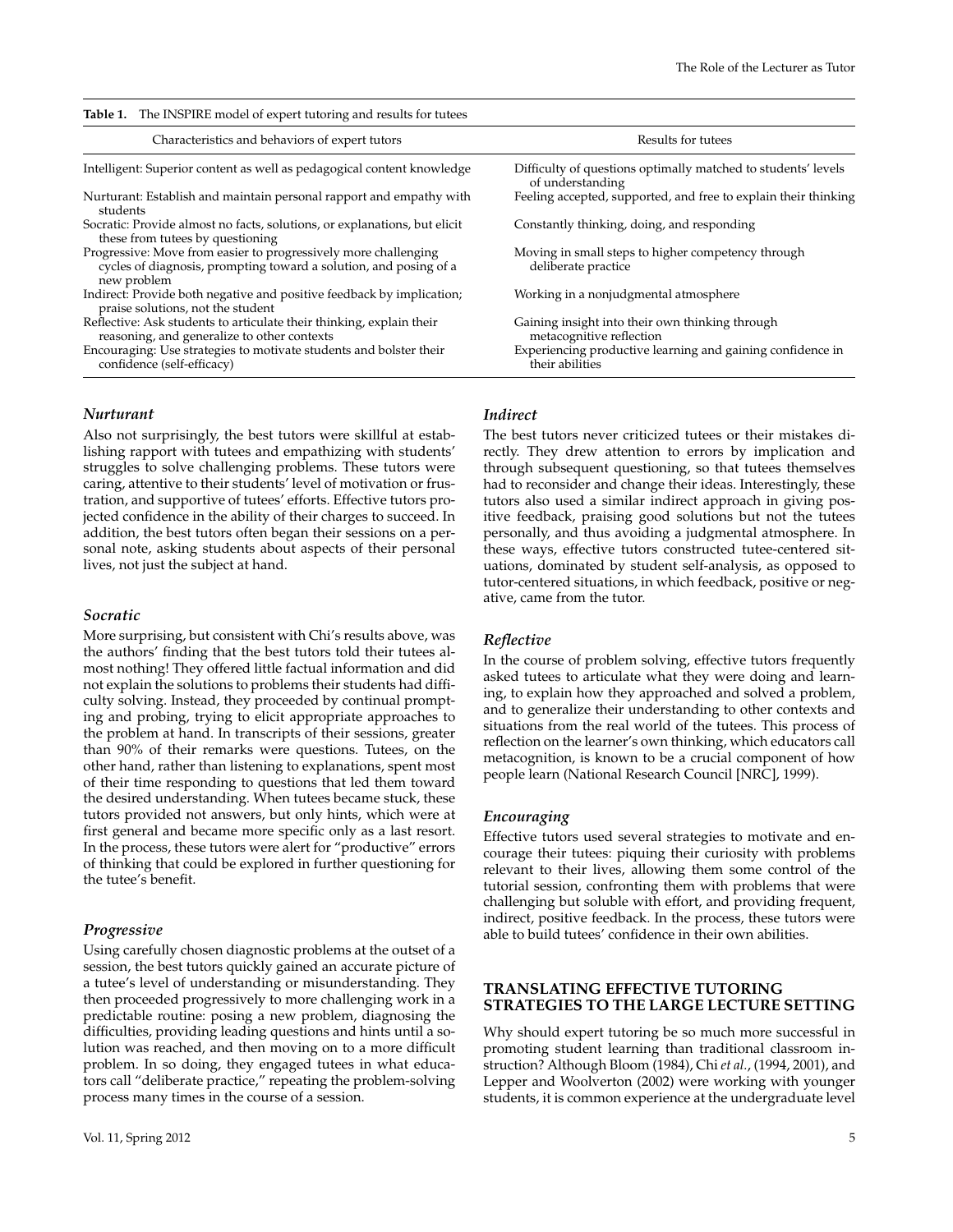| Traditional lecture in a large class                             | Tutorial with an expert tutor                                             |
|------------------------------------------------------------------|---------------------------------------------------------------------------|
| Instructor transmits facts and explanations to students by       | Tutor poses problems, asks questions, and provides occasional hints       |
| lecturing and presenting visuals.                                | but little explanation.                                                   |
| Students sit passively and record information from lecture       | Student answers questions, works at problem solving, and engages          |
| and visuals.                                                     | actively in deliberate practice.                                          |
| Instructor focuses entirely on content, most of it factual       | Tutor focuses not only on content, but also on student's affective state, |
| information.                                                     | motivation, and metacognitive awareness.                                  |
| Students receive feedback on their progress only periodically,   | Student receives continual feedback through formative assessment in       |
| through high-stakes, summative exams.                            | the form of questions.                                                    |
| Instructor does not know how well students are                   | Tutor continually monitors student's understanding through                |
| understanding concepts until after a high-stakes exam and        | questioning, knows student's level of understanding precisely, and        |
| cannot tailor presentation to student needs.                     | can adjust strategy accordingly                                           |
| Students may learn factual and conceptual information only       | Student is required to apply new knowledge to new situations and          |
| in the context of the course.                                    | generalize it to other contexts.                                          |
| Instructor has little or no personal interaction with individual | Tutor establishes rapport with student and encourages and supports        |
| students.                                                        | the learning process.                                                     |

**Table 2.** A comparison of traditional classroom and expert tutorial instruction

as well that many students can learn far more readily from a good tutor than from traditional lecture classes. In asking why, we tend to focus first on the numbers; of course one-onone instruction will be more effective than teaching hundreds of students in a large auditorium. But that is by no means the whole story, as is evident from comparing the marked differences in pedagogy between tutorials and traditional lecture courses (see Table 2).

How different do these two teaching situations have to be? Might large-class instruction be more effective if instructors adopted the teaching strategies of expert tutors? At first this idea may seem impossible, but we will argue that it is not, using examples of teaching approaches that some college-level instructors are already using to good effect in transforming large classes into more productive learning environments. In this section, we consider each characteristic of the INSPIRE model in turn, and how each can be incorporated into classroom teaching.

#### *Intelligent*

Although most instructors at the university level have the necessary content knowledge to teach their courses, few have had any formal introduction to pedagogical content knowledge. Fortunately, this situation is beginning to change through the efforts of professional development programs, such as the National Academies Summer Institute for Undergraduate Education in Biology for existing faculty (Handelsman *et al.*, 2004; Pfund *et al.*, 2009), the NSFsupported First IV program (Lundmark, 2002), and the CIRTL network [\(www.cirtl.net\)](http://www.cirtl.net) for future faculty at the postdoctoral and graduate-student levels, respectively; in addition, there are a number of centers for teaching excellence at individual colleges and universities. More widespread pedagogical content knowledge will be helpful in achieving the other improvements in teaching approaches discussed here.

Traditional instructors typically utilize their extensive content knowledge to transmit information by lecturing, while expert tutors, as we have seen, do not. But while the research literature on effective tutoring suggests that maximizing student talking and self-explanation is key, that same literature also suggests that there are ways in which tutor talk can promote learning. In particular, the theory of cognitive ap-

prenticeship suggests that instructor talk explicitly describing how an expert may have previously misunderstood the ideas at hand or how he or she approached a given problem can be supportive of student learning *after* students themselves have explored their own thinking on the topic. This "cognitive coaching" approach, avoiding instructor explanation until after students have had the opportunity to explore a concept and reflect on prior knowledge, aligns well with learning-cycle models developed in the fields of education and psychology (Tanner, 2010). For example, Schwartz and Bransford (1998) showed that students learned more from lecture material if they had previously wrestled with a related problem on their own. Likewise, Smith and colleagues (2011) found that an instructor's explanation after students had attempted, discussed, and revoted on a challenging clicker question (see section entitled, Progressive, below) substantially enhanced student learning beyond either discussion or instructor explanation alone. In biology, such cognitive coaching can sometimes be achieved simply through relaying the history of scientific thinking on a topic with which a lecturer with superior content knowledge in that field would be conversant. Engaging students in analyzing key experiments in the history of science can alert students to ways of thinking that are currently considered incorrect, but that often show how common student misconceptions are reflections of historical scientific thinking. An often-used example is the seventeenth-century investigation by Jean Baptiste van Helmont, which debunked the common thinking of the time that plants gain their mass from the soil only to replace it with another incorrect idea attributing the entirety of the mass gain to water (e.g., Ebert-May *et al*., 2003).

#### *Nurturant*

It is obviously much more difficult to establish rapport and empathize with a diverse group of hundreds of students than with an individual tutee. However, the most effective instructors manage to do this to some extent by treating students with respect, learning as many of their names as possible, sharing the learning goals of the course explicitly, and attempting to relate content to students' everyday experiences and real-world concerns. In addition, these instructors avoid assumptions about students, their backgrounds, and their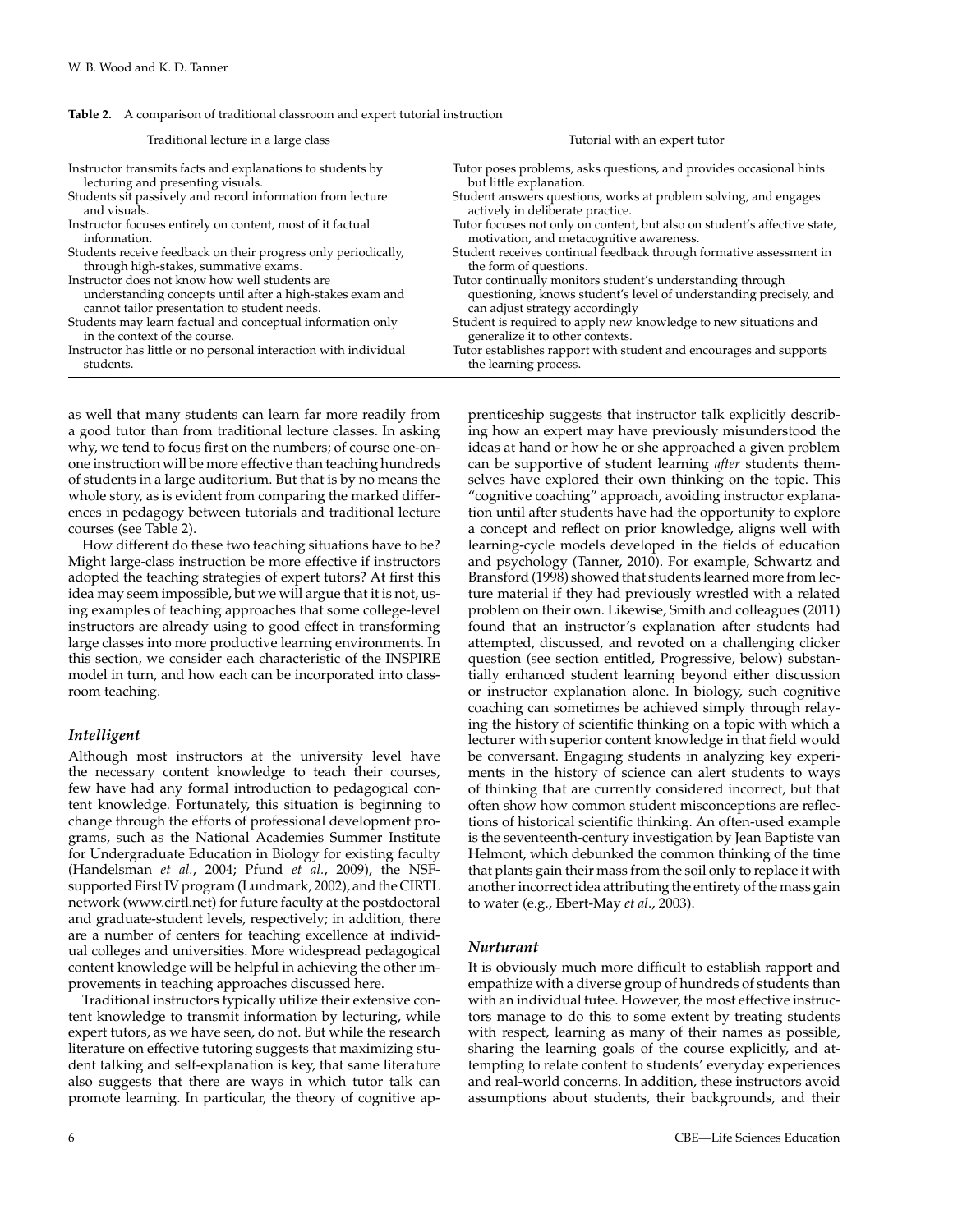motivations. It is a significant challenge to see the world from a novice learner's perspective, and perhaps even more so with a population of learners that may differ significantly from the instructor culturally, generationally, and linguistically. Consequently, nurturing practices in a large lecture classroom require cultural competence on the part of the instructor (Tanner and Allen, 2007) and a commitment to seeing the learning situation from a student perspective.

#### *Socratic*

This characteristic of effective tutors is perhaps the most important for traditional instructors to incorporate into large classes. Given the technologies now at our disposal, it is also entirely feasible. It replaces, or at least supplements, the instructor's role of "telling"—transmission of information and explanations—with "asking"—posing problems and eliciting active student engagement in response (Table 2). Expert tutors follow this advice, as we have seen, and many college and university biology instructors use Socratic instruction effectively in large classes. Moreover, classes provide an advantage that even the best individual tutorial cannot, namely, the opportunity for interactions among students in discussion and problem solving. Learning research has shown clearly that the process of wrestling with a problem in a smallgroup discussion can enhance both student understanding and problem solving (NRC, 1999; Tanner *et al*., 2003).

More generally, the Socratic approach to teaching emphasizes use of class time for students to engage in deliberate practice, learning by actively thinking and doing activities related to the concepts under discussion. Active-learning activities can take many forms, including brainstorming, think– pair–share, concept mapping, conceptual clicker questions, structured and unstructured problems, or case studies (see Handelsman *et al.*, 2007; Allen and Tanner, 2009). All these activities can involve student interaction, taking advantage of the small-group process in facilitating comprehension and problem solving. They also provide formative assessment of student thinking, with valuable feedback to the instructor, as discussed in the section below entitled, Progressive.

Conceptual multiple-choice questions, most conveniently posed using an audience response (clicker) system (Caldwell, 2007), provide a good example of how the Socratic characteristic of tutors and group work can be incorporated into a large-classroom setting. Good clicker questions are challenging, demanding higher-order cognitive skills, such as applying previously discussed concepts to a new problem situation. An effective way to administer such questions is to ask students to first vote individually, with no prior discussion. A well-designed, challenging question will frequently lead to a split vote, with no convergence on the correct answer. Showing students the voting results can generate suspense: "Who is right? Me, or the people who chose 'B'?" This is a teachable moment, when students are emotionally, as well as intellectually, involved in resolving the disagreement. If they are allowed to debate the question in small groups and then revote, the results almost always converge on the correct answer, sometimes strikingly so (Wood, 2004). The physicist Eric Mazur, who inadvertently discovered the power of this approach, coined the term "peer instruction" to describe it (Mazur, 1997). However, a more recent study suggests that it may not be so much "instruction"—one student explaining the answer to others—as the give-and-take of group discussion itself that leads students to understanding, as in the tutorial situation (Smith *et al*., 2009). This result further supports the view that students talking, whether to the instructor or to each other, promotes learning (Tanner, 2009).

#### *Progressive*

The expert tutor poses diagnostic problems at the outset of a session to determine the tutee's initial level of understanding before proceeding to build on it. In contrast, many classroom instructors simply assume that if students have "had," for example, meiosis in a previous course, they understand it, but often, of course, they do not. A fairly simple way to measure initial understanding is with a pretest consisting of conceptual questions stripped of jargon with which an incoming student will be unfamiliar. Such tests, often called concept assessments or concept inventories, have been developed for several areas of biology (Knight, 2010). Such a pretest is often given again as a posttest at the end of a course so that student learning gains can be measured (e.g., Smith *et al*., 2008).

More generally, the use of conceptual assessment need not be elaborate or time-consuming to inform both students and instructor of the students' current level of understanding. Approaches as simple as having students respond to a question on an index card at the end of class or defend briefly in writing their agreement or disagreement with an assertion (which could be a well-known misconception) offered by the instructor may be all that is needed to inform and significantly alter the instructor's choice of how best to proceed (e.g., Schinske, 2011).

The progression toward and student success with more difficult material achieved by expert tutors depends on continuous feedback from the student and deliberate practice with the study material. One obvious way that tutoring differs from traditional lecturing is in the immediate flow of information from student to instructor about how the student is thinking and what the student is struggling to understand. In fact, ineffective tutoring is characterized by a *lack* of this flow of information from student to instructor, likely caused by too much instructor talk and not enough student talk (Chi *et al*., 2001). However, gaining immediate access to student thinking is by no means impossible in a large lecture course. This feedback can be obtained by formative assessment using any of the active-learning activities already discussed: comments on index cards, clicker questions, and so on. In addition, online course-management systems enable instructors to easily collect similar information outside of class time from hundreds of students, as discussed below under *Reflective*.

Online course-management systems also allow the structuring of deliberate practice, beyond what students have time for during even a primarily student-centered class. Homework cannot be individually designed in a large-course setting, but the role of the lecturer in assigning tasks for students can nevertheless be very similar to what tutors do. Unfortunately, in traditionally taught large lecture classes, student homework assignments are often limited to textbook reading without any clear tasks that would scaffold students' engagement with the reading or provide practice in applying the concepts about which they are reading. Possible tasks include the construction of concept maps from a set of key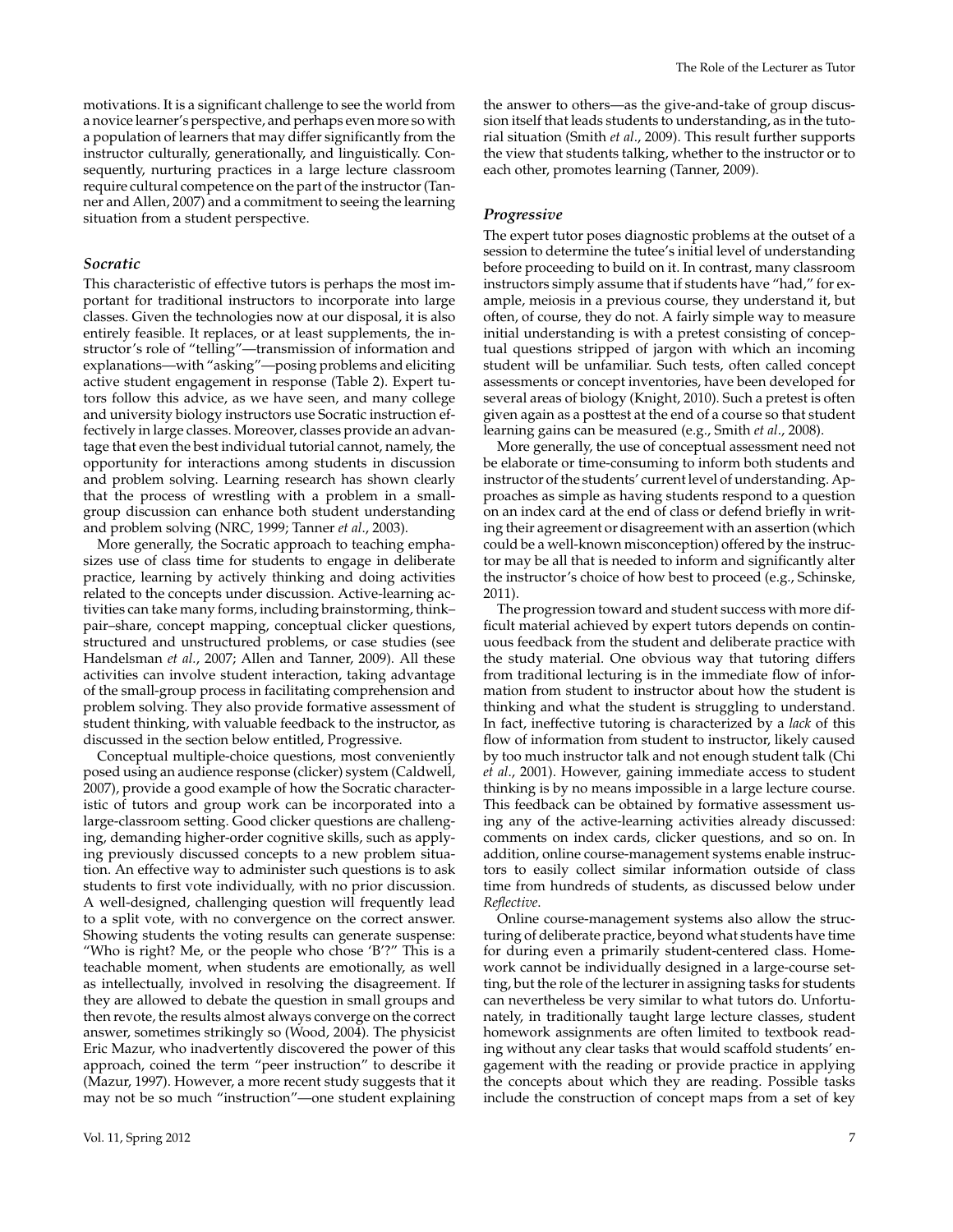terms, seeking out evidence that could resolve a case study, or a variety of other higher-order, conceptually challenging questions and problems (Crowe *et al*., 2008; Allen and Tanner, 2003; National Center for Case Study Teaching in Science [http://sciencecases.lib.buffalo.edu/cs]). These practice tasks, especially for large-enrollment classes, need not be graded in an evaluative manner. However, their completion should be rewarded through participation grading to convey to students that instructors value this work as part of the learning process. In addition, instructors need not read every piece of student work for every assignment to gain insight into key confusions and level of difficulty for the students. Reading a random 10% of student concept maps, for example 30 submissions from a 300-person class, may take only about 30 min but yields a variety of insights that can guide decisions about what to clarify or when to embark upon new concepts for the next class session. To follow the progressive principle, the instructor can then assign tasks of increasing difficulty based on evidence of increasing understanding shown in student work.

The combination discussed above, of reading with scaffolding tasks outside of class as homework, also provides the answer to a conundrum faced by all instructors striving toward less lecturing and more active learning in classes, namely, how can all the necessary content be "covered"? Scaffolded homework not only provides the deliberate practice required for mastery of course concepts, but also frees up in-class time for discussing, unpacking, and examining these concepts further through Socratic dialogue and small-group discussion. Two versions of this approach that have been described in detail and assessed for effectiveness are "just-in-time-teaching" (Novak *et al*., 1999) and the simpler "learn before lecture" (Moravec *et al*., 2010).

#### *Indirect*

The effective tutor does not criticize or praise tutees directly. In lecture classes, the cognitive coaching aspect of instructor talk discussed above under *Intelligent* can be applied to provide feedback by implication, as opposed to simply telling students that they are wrong, which is both unproductive and discouraging. For example, after showing the split results from a challenging clicker question, an instructor might say, "It looks like we need to work together to come to consensus on this question," rather than "Well, 60% of you are wrong about this." Further, the instructor can promote a class dialogue by asking students in pairs to try explaining why an individual might choose one particular answer, regardless of the answer they themselves chose. Then the instructor can function as a cognitive coach by facilitating a whole-class discussion of why some incorrect ways of thinking may appear reasonable and what evidence would make them unattractive to an expert in the field. An example of an assessment question ripe for this type of cognitive apprenticeship approach is to probe students' thinking on what is the ultimate source of the mass of living things (e.g., Ebert-May *et al.*, 2003; Thinking Like a Biologist website [http://biodqc.org]). In line with the Socratic characteristic, this approach promotes student selfexplanation (pair discussion) and provides cognitive coaching (whole-class discussion), as well as furnishing indirect feedback to students whose thinking is not yet aligned with biological experts.

#### *Reflective*

Expert tutors foster metacognitive awareness, continually asking tutees to articulate their thought processes, explain their reasoning, monitor their level of understanding, and generalize concepts to other contexts. Again, online coursemanagement programs make this possible in a large-class setting. By asking students to regularly write 200–300 words reflecting on how they have changed their ideas about course material and what their confusions are, the instructor can both gain invaluable insight into student thinking and promote students' metacognitive awareness. Once again, such reflections need to be rewarded through participation points to encourage systematic participation, but they need not be evaluated with grades. Participation points can be awarded based on reaching the requested word limit, which is often automatically calculated by the online learning system, making assignment of credit quick and painless. And again, every piece of student writing need not be read for every assignment. The goal is to increase student opportunities to reflect on their own understanding and increase the flow of information about student thinking to instructors.

A powerful way for either in-class or out-of-class activities to promote students' ability to transfer understanding from the course setting to other contexts is to relate assigned tasks to real-world issues that are pertinent to the concepts at hand. For example, an outbreak of cholera and a surge of deaths in a developing country can provide a case study in which students are challenged to apply their understanding of osmosis and its relevance to human disease.

#### *Encouraging*

Good teachers in any setting encourage their students by being inspiring, enthusiastic, caring, supportive, and liberal with positive feedback. This characteristic overlaps significantly with "nurturant," and to some extent "indirect," as discussed above. The value of these qualities is similar among effective teachers of all kinds, from tutors to instructors of large classes. In particular, ways of being encouraging in a large lecture class may include explicitly engaging students' curiosity through assigning homework that explores current events and relates the biology being learned to real-world contexts involving individuals to whom students can directly relate. In addition, encouragement for large numbers of students can come through simply being on their side (much as a tutor is explicitly on the side of a tutee), using language that puts both instructor and students on the same team (Tanner, 2011). Finally, cultivating a genuine belief that students *can* really achieve is a critical aspect of establishing an encouraging environment in a large lecture setting. For students, sensing this belief can be a powerfully motivating force for learning.

## **CONCLUSION**

Can application of the INSPIRE tutorial model make largeclass settings approach the effectiveness of individual tutoring sessions? In many ways, what promotes student learning with an expert tutor is highly similar to practices that have been shown to be effective in a variety of teaching and learning environments and across disciplinary boundaries